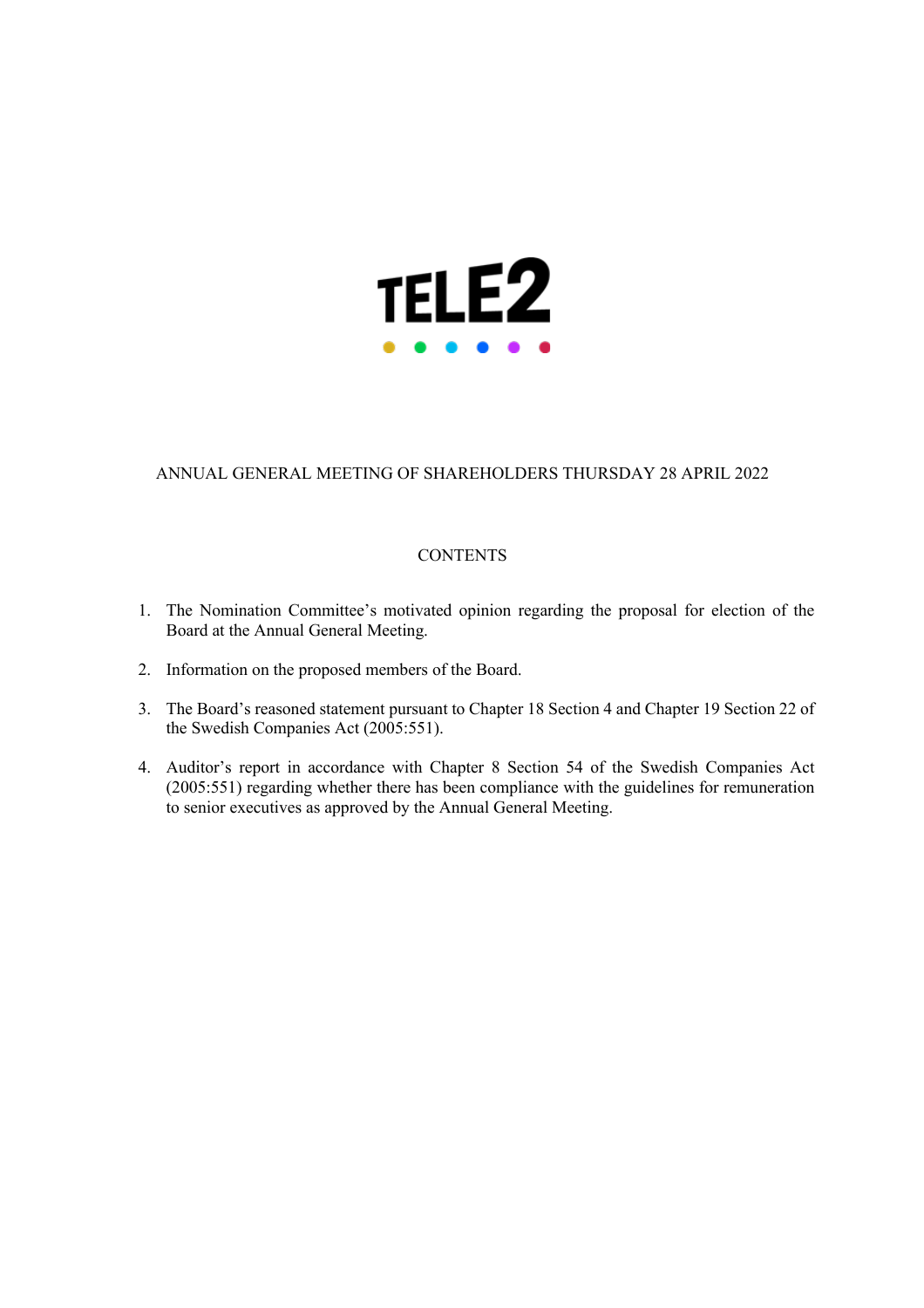# **1. The Nomination Committee's motivated opinion regarding the proposal for election of the Board at the Annual General Meeting**

# **Tele2's Nomination Committee**

The Nomination Committee ahead of the 2022 Annual General Meeting has been appointed in accordance with the procedure of the Nomination Committee adopted by the 2018 Annual General Meeting. The Nomination Committee comprises Anna Stenberg, appointed by Kinnevik, John Hernander, appointed by Nordea Funds, and Frank Larsson, appointed by Handelsbanken Funds. The members of the Nomination Committee elected Anna Stenberg as Chairman of the Nomination Committee at its first meeting. The three shareholders jointly represent approximately 46 percent of the total votes in the company.

# **The Nomination Committee's proposal for election of the Board**

The Nomination Committee proposes:

- That the Board shall consist of seven members
- The re-election of all current members of the Board
- The re-election of Carla Smits-Nusteling as Chairman of the Board

The Nomination Committee furthermore recommends the Board to reappoint Andrew Barron as Deputy Chairman. The Nomination Committee's proposal is thus that the following persons are elected to the Board of Tele2 for a term of office until the end of the next Annual General Meeting:

- Carla Smits-Nusteling as Chairman of the Board
- Andrew Barron, recommended to be elected by the Board as Deputy Chairman
- Stina Bergfors
- Georgi Ganev
- Sam Kini
- Eva Lindqvist
- Lars-Åke Norling

# **The Nomination Committee's work**

The Nomination Committee was convened during fall 2021 and has held a number of meetings in person and by phone, as well as additional contact over email between meetings. In its assessment of the degree to which the proposed Board meets the requirements placed on it, the Nomination Committee reviewed the current Board members' ability to devote the necessary time and commitment required, as well as the balance and diversity of contributions of experiences from different areas and geographic regions of the broader digital communications industry. The Committee also had the benefit of the answers from a survey related to the Board's work.

# **The Nomination Committee's motivated statement regarding its proposals**

The Nomination Committee has resolved to propose the re-election of all Board members, as well as of Carla Smits-Nusteling as Chairman of the Board. The Nomination Committee regards the proposed composition of the Board as balanced and well suited to oversee the continued creation of a leading integrated operator with a strongly positioned offering of ubiquitous connectivity and digital services.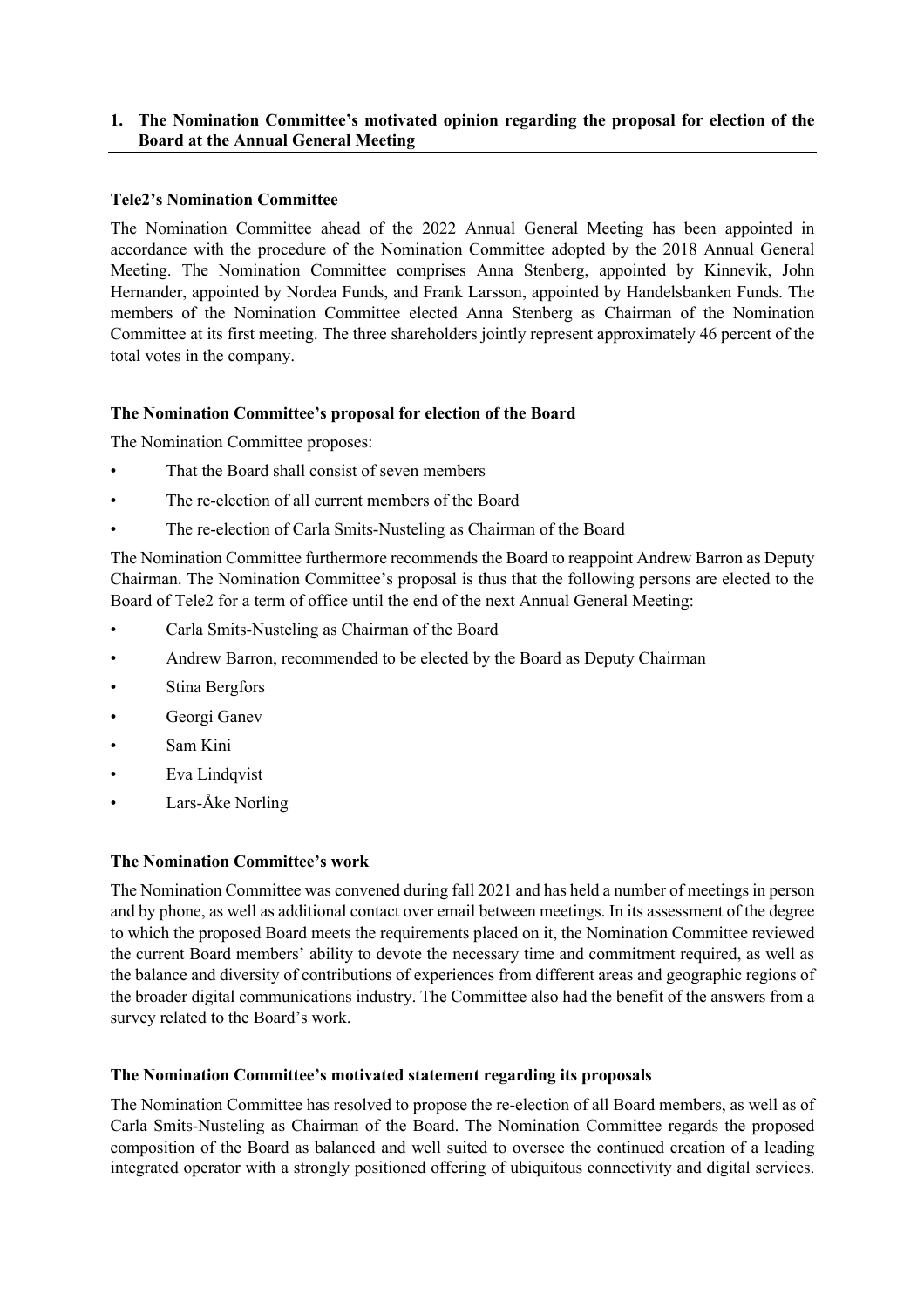The Board enjoys strong experience and understanding from the telecom and broadband sector in- and outside of Sweden, as well as from driving digital transformation through innovation. Accordingly, the Nomination Committee believes the proposed Board composition is in possession of the right skills and commitment needed to support Tele2's management in its continued delivery of long-term shareholder value creation.

In its work, the Nomination Committee applies rule 4.1 of the Swedish Corporate Governance Code as its diversity policy. Accordingly, the Committee gives particular consideration to the importance of a diverse set of Board members, including their gender, age and nationality, as well as their experiences, professional backgrounds and business disciplines. The Committee believes the composition of the proposed Board is fit-for-purpose in respect of the various dimensions of diversity, and will continue to pursue a high degree of diversity and gender balance in its efforts to compose the most capable Board. The Nomination Committee has evaluated each Board member's independence in the work of preparing its proposals for the 2022 Annual General Meeting, and has found that the proposed Board is in compliance with the Swedish Corporate Governance Code's requirements for independence.

# **Information about the proposed members of the Board**

Information about the proposed members of the Board, including the Nomination Committee's assessment of each member's independence, may be found on the company's website at www.tele2.com.

> March 2022 THE NOMINATION COMMITTEE TELE2 AB (PUBL)

 $\mathcal{L}_\text{max}$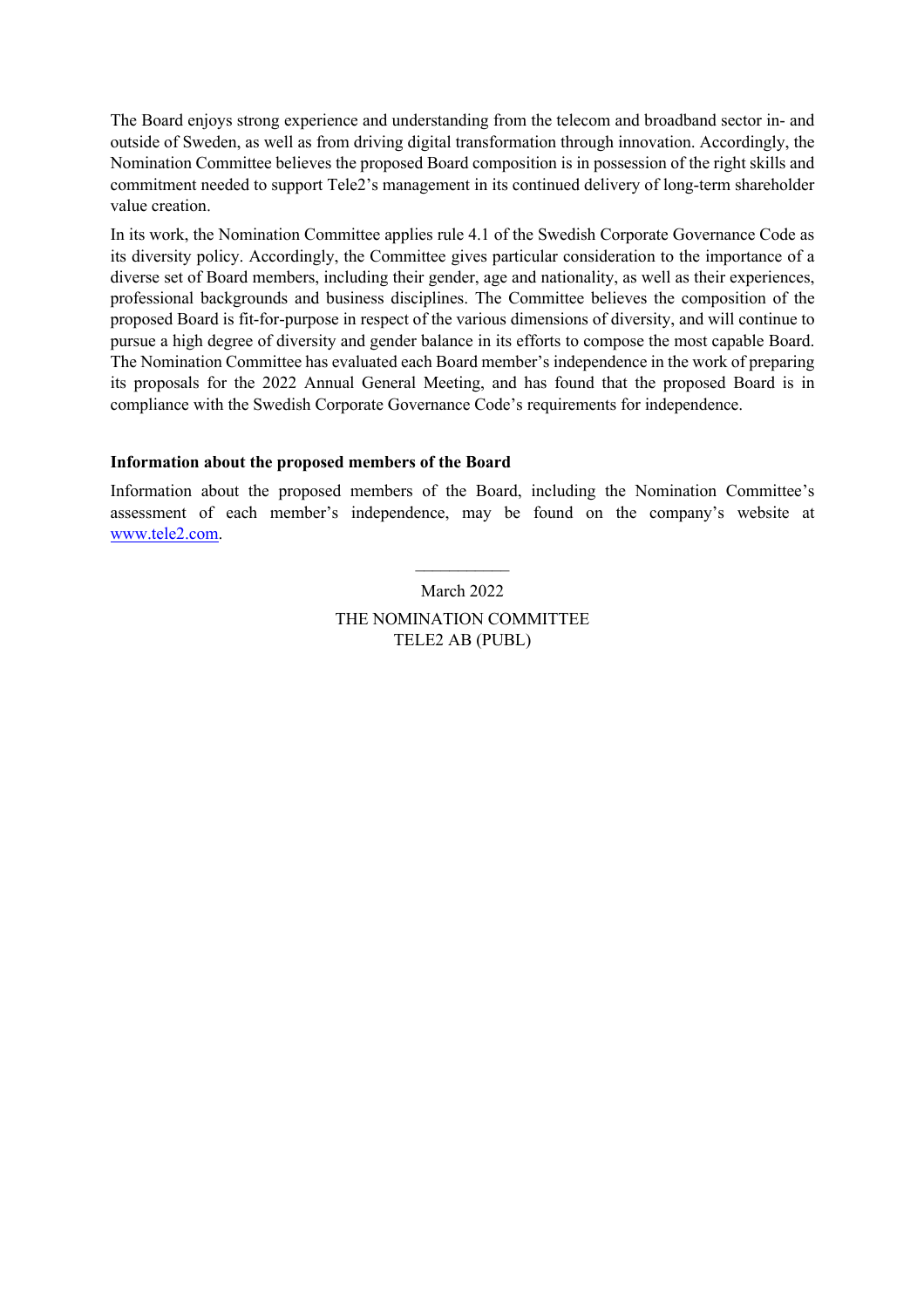# **2. Information on the proposed members of the Board**

# **Carla Smits-Nusteling**

Chairman of the Board, elected in 2019. Board member since 2013

**Born:** 1966

**Nationality:** Dutch citizen

**Independence:** Independent in relation to the company and management as well as in relation to the company's major shareholders

**Holdings in Tele2:** 1,687 B shares

**Committee work:** Member of the Audit Committee

**Other current assignments:** Member of the Board of Directors of Nokia Oyj, member of the Board of Directors of Stichting Continuiteit Ahold Delhaize, non-executive director of Allegro.EU and Lay judge of the Enterprise Court of the Amsterdam Court of Appeal

**Previous assignments:** CFO of Koninklijke KPN N.V., Non-Executive Director at ASML

**Education:** M.Sc. Business Economics from Erasmus University, Rotterdam and Executive Master of Finance & Control from Vrije Universiteit Amsterdam

## **Andrew Barron**

Deputy Chairman of the Board, elected in 2019. Board member since 2018

**Born:** 1965

**Nationality:** British citizen

**Independence:** Independent in relation to the company and management as well as in relation to the company's major shareholders

**Holdings in Tele2:** 7,035 B shares

**Committee work:** Chairman of the Remuneration Committee

**Other current assignments:** Board Member of Ocean Outdoor Limited, Verisure, Openreach and Astound Broadband

**Previous assignments:** Chairman of the Board of Com Hem Holding AB, Board member of Arris International plc, COO of Virgin Media inc. and MTG, CEO of Chellomedia, Executive Vice President of Walt Disney Europe and management consultant at McKinsey & Co

**Education:** Bachelor's Degree Cambridge University, MBA Stanford University

**Stina Bergfors**

Board member, elected in 2021

**Born:** 1972

**Nationality:** Swedish citizen

**Independence:** Independent in relation to the company and management as well as in relation to the company's major shareholders

**Holdings in Tele2:** -

**Committee work:** Member of the Remuneration Committee

**Other current assignments:** Member of the Board of H&M, Handelsbanken and BudBee and involved in Prince Daniel Fellowship at the Royal Swedish Academy of Engineering Sciences IVA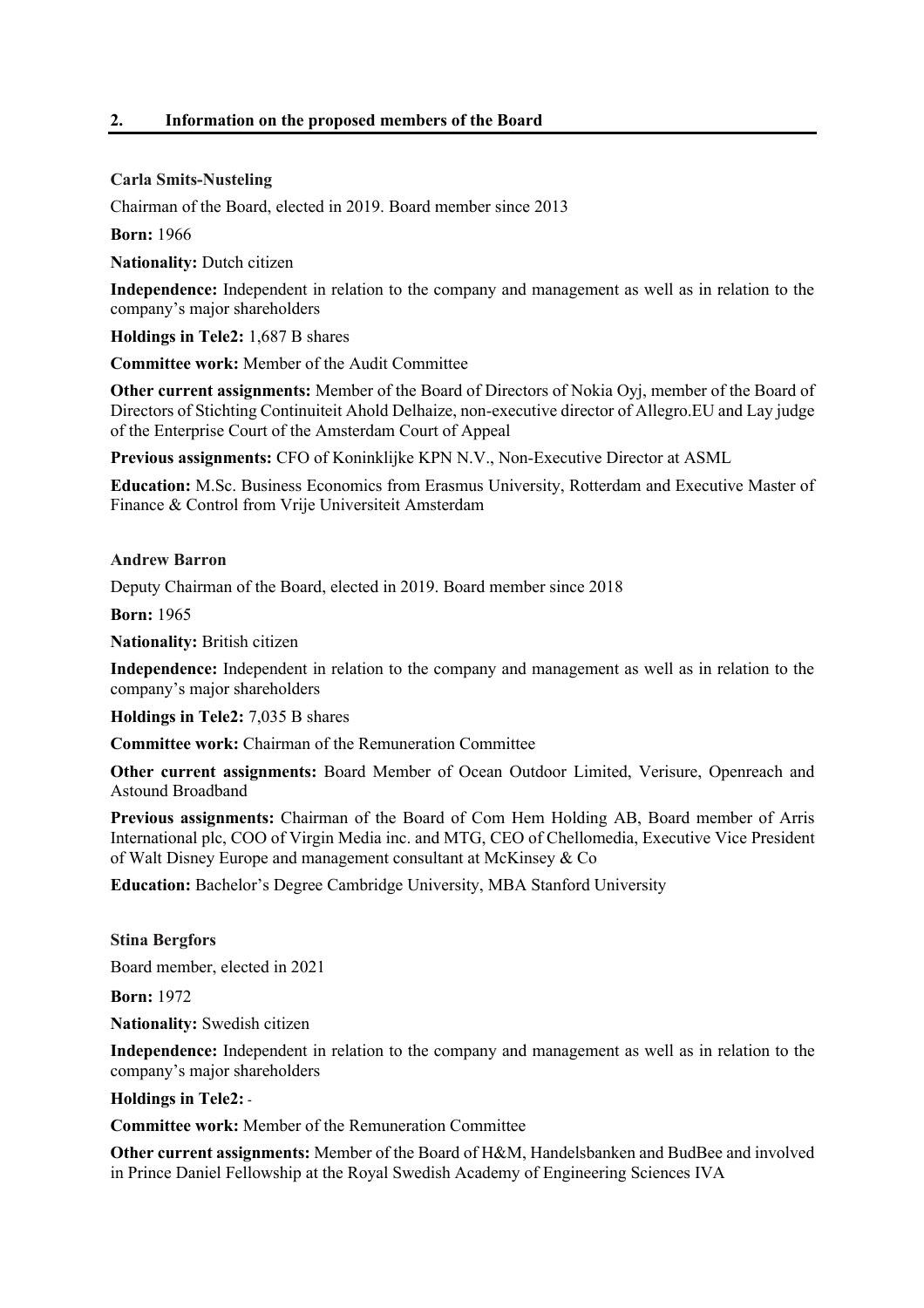**Previous assignments:** Co-founder and the CEO of United Screens and country director for Google and Youtube in Sweden, CEO Carat Media Agency

**Education:** BSc in Business and Economics and an honorary doctorate from Luleå University of Technology

**Georgi Ganev**

Board member, elected in 2016

**Born:** 1976

**Nationality:** Swedish citizen

**Independence:** Independent in relation to the company and management but not in relation to the company's major shareholders

**Holdings in Tele2:** 1,030 B shares

**Committee work:** -

**Other current assignments:** CEO of Kinnevik AB (publ), Member of the Boards of Global Fashion Group and Babylon Health

**Previous assignments:** CEO of Dustin Group AB (publ) and Bredbandsbolaget, Chief Marketing Officer of Telenor Sweden

**Education:** M.Sc. in Engineering from Uppsala University

**Sam Kini**

Board member, elected in 2021

**Born:** 1974

**Nationality:** British citizen

**Independence:** Independent in relation to the company and management as well as in relation to the company's major shareholders

**Holdings in Tele2:** -

**Committee work:** Member of the Audit Committee

**Other current assignments:** CIO of Unilever

**Previous assignments:** Chief Data and Information Officer of easyJet Group and 20 years of ITfocused executive roles at Telenet Group, Virgin Media and Liberty Global

**Education:** BA in Administrative Management from the University of Lincoln

**Eva Lindqvist** Board member, elected in 2018

**Born:** 1958

**Nationality:** Swedish citizen

**Independence:** Independent in relation to the company and management as well as in relation to the company's major shareholders

**Holdings in Tele2:** 2,891 B shares

**Committee work:** Chairman of the Audit Committee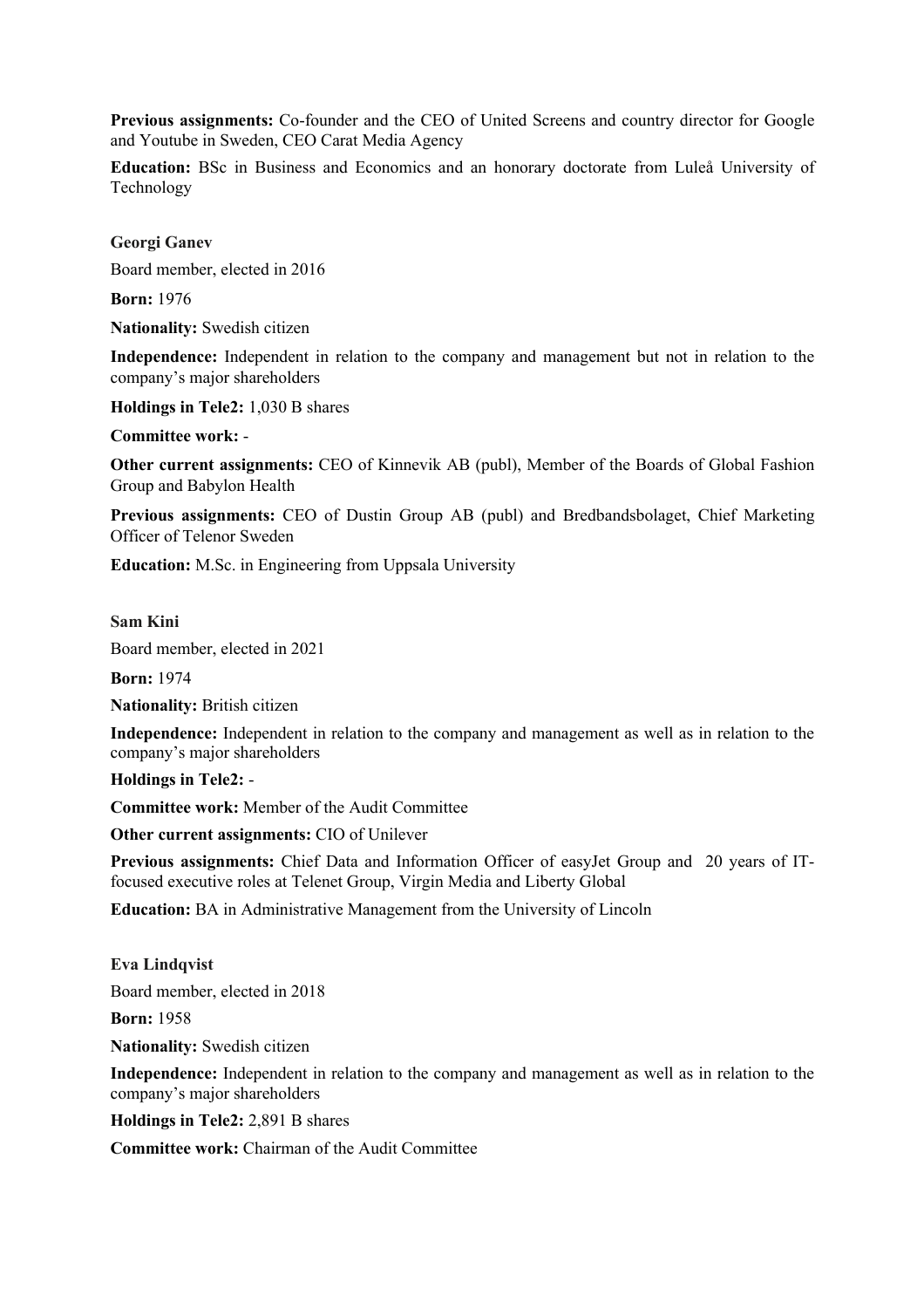**Other current assignments:** Member of the Board of NORDLO AB, Excillum AB, Bodycote plc, Keller Group plc and Nominet Ltd. Elected Member of the Royal Swedish Academy of Engineering Sciences

**Previous assignments:** Member of the Board of SWECO AB (publ), Acast AB, Chip First AB, Tarsier Studios AB, Mr Green & Co AB, Kährs Holding AB (publ), Com Hem Holding AB, ASSA ABLOY AB (publ), Alimak Group AB (publ) and Caverion Oy. Senior Vice President of Telia Sonera's mobile operations, CEO of TeliaSonera International Carrier and senior positions at Ericsson

**Education:** MSc Engineering Physics, MBA

**Lars-Åke Norling**

Board member, elected in 2018

**Born:** 1968

**Nationality:** Swedish citizen

**Independence:** Independent in relation to the company and management as well as in relation to the company's major shareholders

**Holdings in Tele2:** 3,000 B shares

**Committee work:** Member of the Remuneration Committee and Member of the Audit Committee

**Other current assignments:** CEO of Nordnet

**Previous assignments:** Investment Director at Kinnevik with responsibility for the TMT sector, Board Director of Millicom, CEO of dtac, CEO of digi, Executive vice president of Developed Asia at Telenor, CEO of Telenor Sweden, CTO/COO of Bredbandsbolaget

**Education:** MSc in Engineering Physics from Uppsala University, MSc in Systems Engineering from Case Western Reserve University, MBA from University of Gothenburg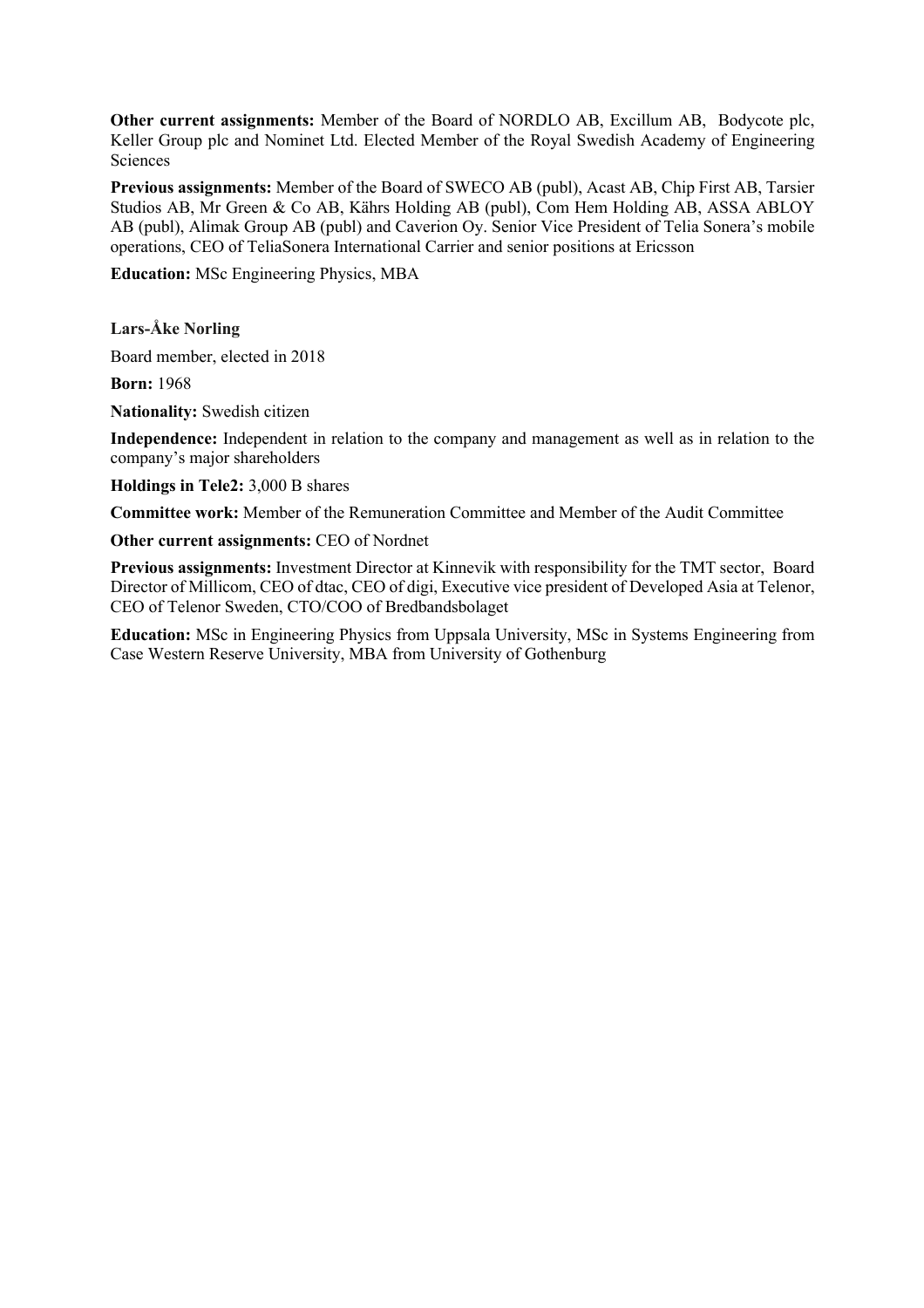# **3. The Board's reasoned statement pursuant to Chapter 18 Section 4 and Chapter 19 Section 22 of the Swedish Companies Act (2005:551)**

The Board hereby presents the following statement in accordance with Chapter 18 Section 4 and Chapter 19 Section 22 of the Swedish Companies Act (2005:551). The Board's reasons for the proposed ordinary dividend, extraordinary dividend and the authorisations to repurchase the company's own shares being in accordance with the provisions of Chapter 17 Section 3 paragraph 2 and 3 of the Swedish Companies Act (2005:551) are as follows:

# **The company's objects, scope and risks**

The company's objects and scope of business are set out in the articles of association and the submitted annual reports. The business operated by the company does not entail any risks in excess of those that exist or may be deemed to exist in the industry or those risks which are generally associated with operating a business.

# **The financial position of the parent company and the Group**

The financial position of the parent company and the Group as per 31 December 2021 is stated in the annual report for 2021. The annual report also states which accounting principles are applied in the valuation of assets, allocations and liabilities.

The proposed ordinary dividend of SEK 6.75 per share amounted as per 31 December 2021 to SEK 4,657 million. The proposed extraordinary dividend of SEK 13.00 per share amounted as per 31 December 2021 to SEK 8,969 million.

The proposed authorisations to repurchase the company's own shares means that the Board can acquire a maximum number of shares whereby the company's holding of own shares (treasury stock) amounts to not more than one tenth of all shares in the company.

The non-restricted equity in the parent company and the Group's retained earnings as of 31 December 2021 amounted to SEK 39,177 million and SEK 3,047 million respectively. The proposed ordinary dividend and extraordinary dividend constitute 30.1 percent of the parent company's equity and 43.8 percent of the Group's equity. At the same date, the Group's equity/assets ratio was 41.9 percent.

The proposed ordinary dividend, extraordinary dividend and authorisations to repurchase the company's own shares do not limit the company's possibilities to complete on-going, and further make value creating, investments. The company's financial position does not give rise to any other conclusion than that the company can continue its business and that the company can be expected to fulfil its obligations on both a short and long-term basis.

# **Justification for the proposals regarding dividends and repurchase**

With reference to the above and what has otherwise come to the knowledge of the Board, the Board is of the opinion that the proposed ordinary dividend, extraordinary dividend and authorisations to repurchase the company's own shares to create flexibility in the work with the company's capital structure and to ensure delivery of shares under the proposed incentive programme are in accordance with the provisions in Chapter 17 Section 3 paragraph 2 and 3 of the Swedish Companies Act (2005:551), i.e are justified with reference to the requirements that the nature of the operations, its scope and risks placed on the parent company's and Group's equity, consolidation requirements, liquidity, financing needs and position in general.

> Stockholm, March 2022 THE BOARD OF DIRECTORS TELE2 AB (PUBL)

 $\frac{1}{2}$